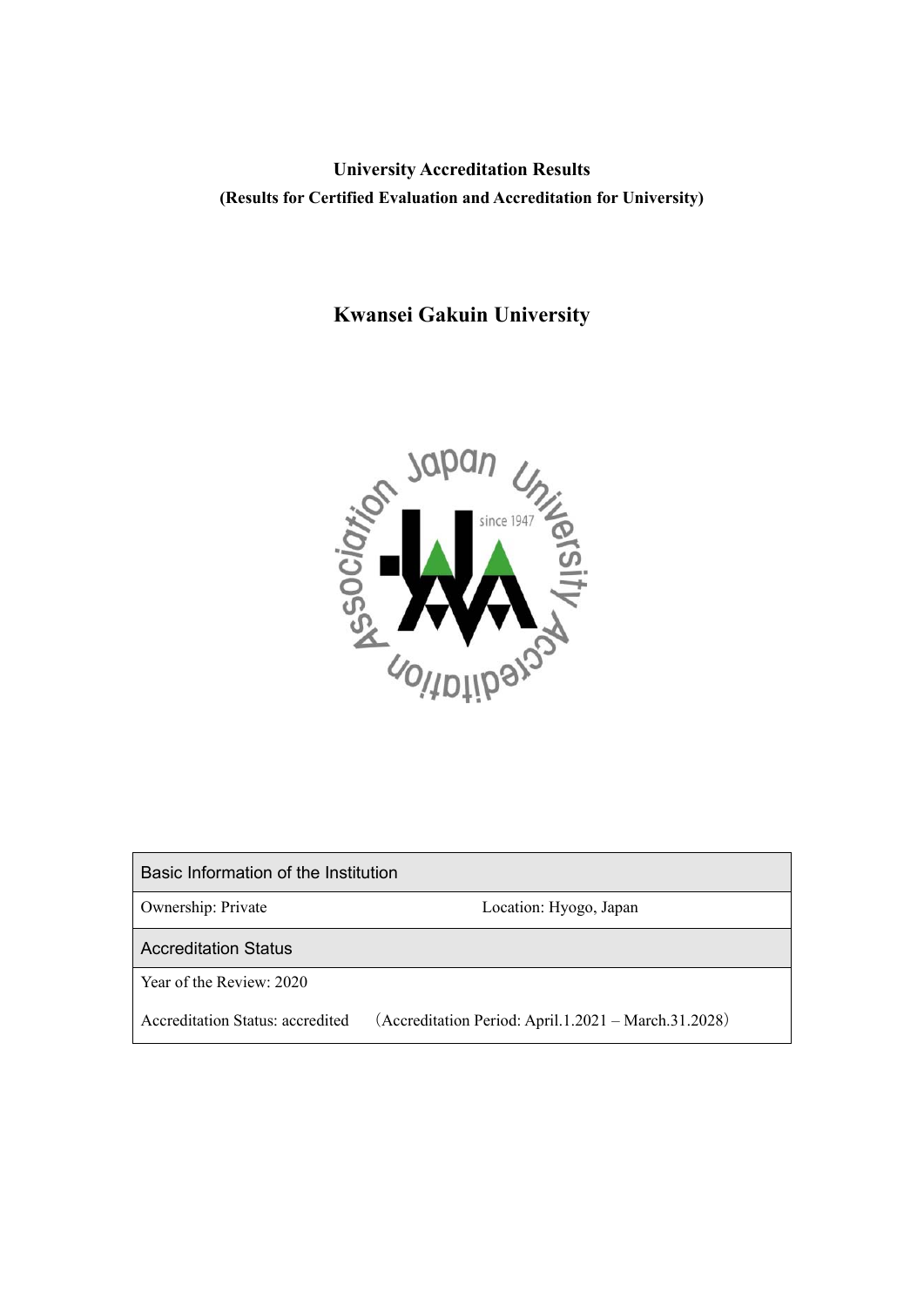# **Certified Evaluation and Accreditation Results for Kwansei Gakuin University**

### **Overview**

Kwansei Gakuin University (referred to hereinafter as the "Institute") established the following as its mission statement: "Kwansei Gakuin, as a learning community based on the principles of Christianity, inspires its members to seek their life missions, and cultivates them to be creative and capable world citizens who embody its motto, 'Mastery for Service,' by transforming society with compassion and integrity". In order to realize this mission statement and school motto, the University has been promoting various education and research activities. Concerning its activities, the Institute established the knowledge, skills, and qualities necessary for its graduates to lead "truly enriched lives," and has been promoting education and research activities according to degree programs based on three policies and a basic policy of human resource development that takes aim at career development in particular with not only current students but also graduates in its range.

With regard to internal quality assurance, the Institute has been endeavoring foundation-wide. In 2019, for the purpose of introducing a bird's-eye perspective of the foundation as a whole, the Institute unified its check and review reports, future vision, and mid-term plan—all of which had previously been operated within their own goal frameworks—in the Mid-Term Comprehensive Management Plan based on the ultralong-term vision and long-term strategy of Kwansei Grand Challenge 2039, integrating them into a single PDCA cycle. Under this plan, the Institute established the Institute General Planning Committee with the purpose of promoting institute-wide internal quality assurance. Likewise, it established the University Internal Quality Assurance Subcommittee, which is composed of the President, Vice President, and the Deans of each undergraduate and graduate division, as the organization bearing responsibility for internal quality assurance at the University.

With regard to education, it was evident that the Institute has made endeavors toward progress while displaying its distinctiveness. As mentioned at the beginning, the Institute established the mission and purpose of the University based on its mission statement and school motto. Likewise, concerning its degree programs, it sets out three policies, including a degree award policy (diploma policy) based on that mission and purpose. Note that, in 2018, the Institute defined the knowledge, skills, and qualities that all students are supposed to acquire in common regardless of faculty by graduation as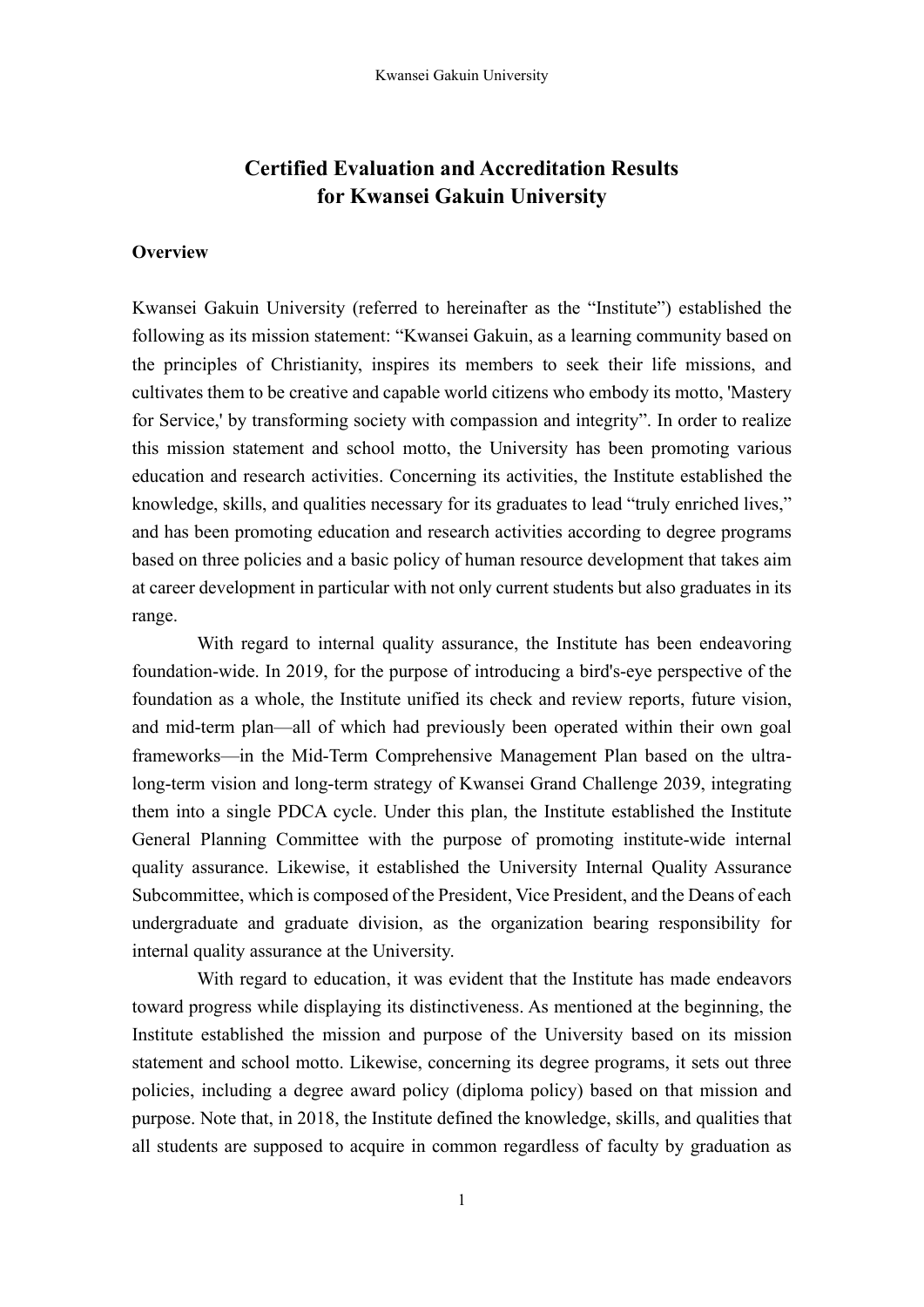"Kwansei competencies," and each department reviewed its degree award policy based on these. Moreover, with regard to measuring results and promoting improvements, the Institute introduced KPI (key performance indicators) into the Mid-Term Comprehensive Management Plan, and takes a bird's-eye view of University-wide management. These initiatives are suitably implemented, such as by sharing University-wide faculty development (referred to hereinafter as "FD") and relevant information on the dashboard, a tool that links each department together. Furthermore, the Institute has been operating the K.G. Portfolio since 2017 as a support tool for students to conduct self-reflection. Although its future potential is highly commendable, it has not necessarily permeated throughout the student body, and forthcoming results are expected.

As a particularly excellent initiative, the Institute has proposed a distinct planning frame that combines an ultra-long-term vision with a ten-year long-term strategy. One point of worth is that the object and scope of educational outcomes have been broadened to encompass extracurricular activities and post-graduation.

On the other hand, as an issue requiring attention, we can point to the fact that slight problems in substantiating credits are evident in some undergraduate and graduate divisions. Moreover, we would like to see the Institute correct course with regard to the fact that, in some graduate schools, it has set the same degree award policy and curriculum design and implementation policy (curriculum policy) despite offering different degrees in them. Likewise, for the fact that it has not prescribed a method of research guidance as a research guidance plan nor set a schedule.

As above, it is characteristic of the Institute that not only does it suitably tend to its internal quality assurance system along with its education and research programs and methods, but it has also been making further progress based on its distinct mission and purpose. However, it was 2019 when the Institute initiated its new internal quality assurance system. As only a short time has passed since it began operation, the Institute has not obtained a sufficient accumulation of data with regard to measuring those results. Hereafter, with regard to the innovations it has proposed, the full realization of that system's purpose and substantial outcomes from the reforms it has implemented are expected.

#### **Notable Strengths**

#### *Mission and Purpose*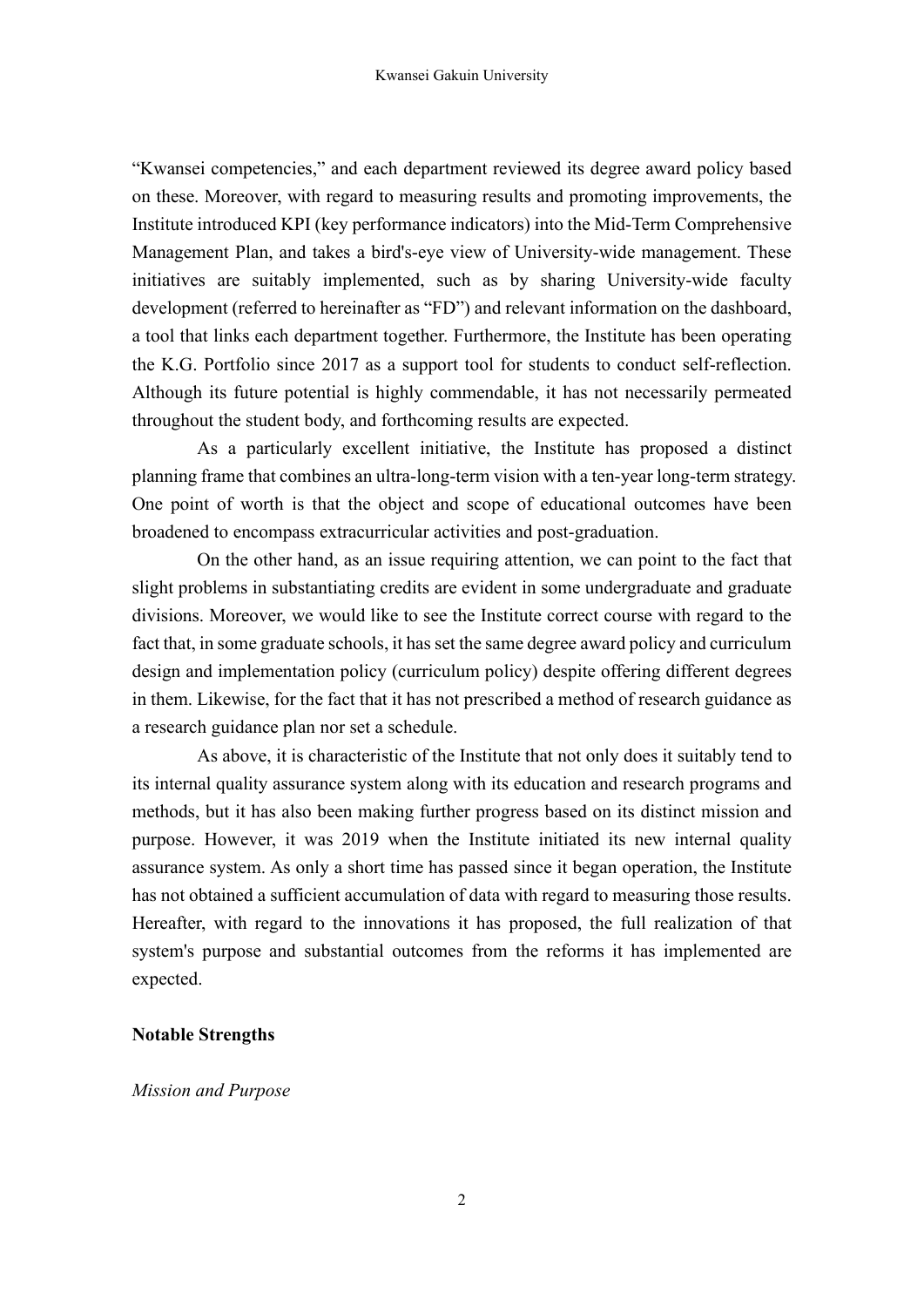With the goal of realizing its mission and purpose, the Institute formulated Kwansei Grand Challenge 2039, a distinct planning frame that contains a ten-year mid-term plan based on an ultra-long-term vision and a long-term strategy, utilizing a unit for ultra-long-term strategy formulation with the Institute General Planning Committee at its core. The Institute General Planning Committee tends to a system that provides University-wide guidance and coordination, has made "graduates leading truly enriched lives" the ultimate outcome, and has expanded the scope of educational outcomes to broadly encompass not only the regular curriculum but extracurricular activities and post-graduation as well. This is a characteristic initiative, and is commendable for promising tangible outcomes hereafter.

### *University Management and Finance*

 With regard to investments in new projects, general construction plans, financial indexes, revenue increases and expenditure reductions from 2018 to 2027, the Institute has formulated financial plans that set concrete target values, and it is commendable that it has built a framework for balancing aggressive investments with a firm financial footing. Even under the present conditions, the level of financiallyrelated ratios and the ratio of the financial assets to the required reserve fund are satisfactory, and the Institute has the financial footing necessary to stably perform education and research activities. Hereafter, it is expected that the Institute will make further enhancements under a financial plan that is linked to operational plans and the tangibility of financial indexes.

#### **Suggestions for Improvement**

#### *Educational Program and Learning Outcomes*

 The School of Human Welfare Studies, School of Education, and School of International Studies stipulate that only those taking Multidisciplinary Studies (MS) may earn up to 36 credits each semester, and the maximum number of credits that can be registered in a year is high at 72 credits. Although the Institute prevents students from exploiting the system through a variety of screening measures, improvements are needed to substantiate credits.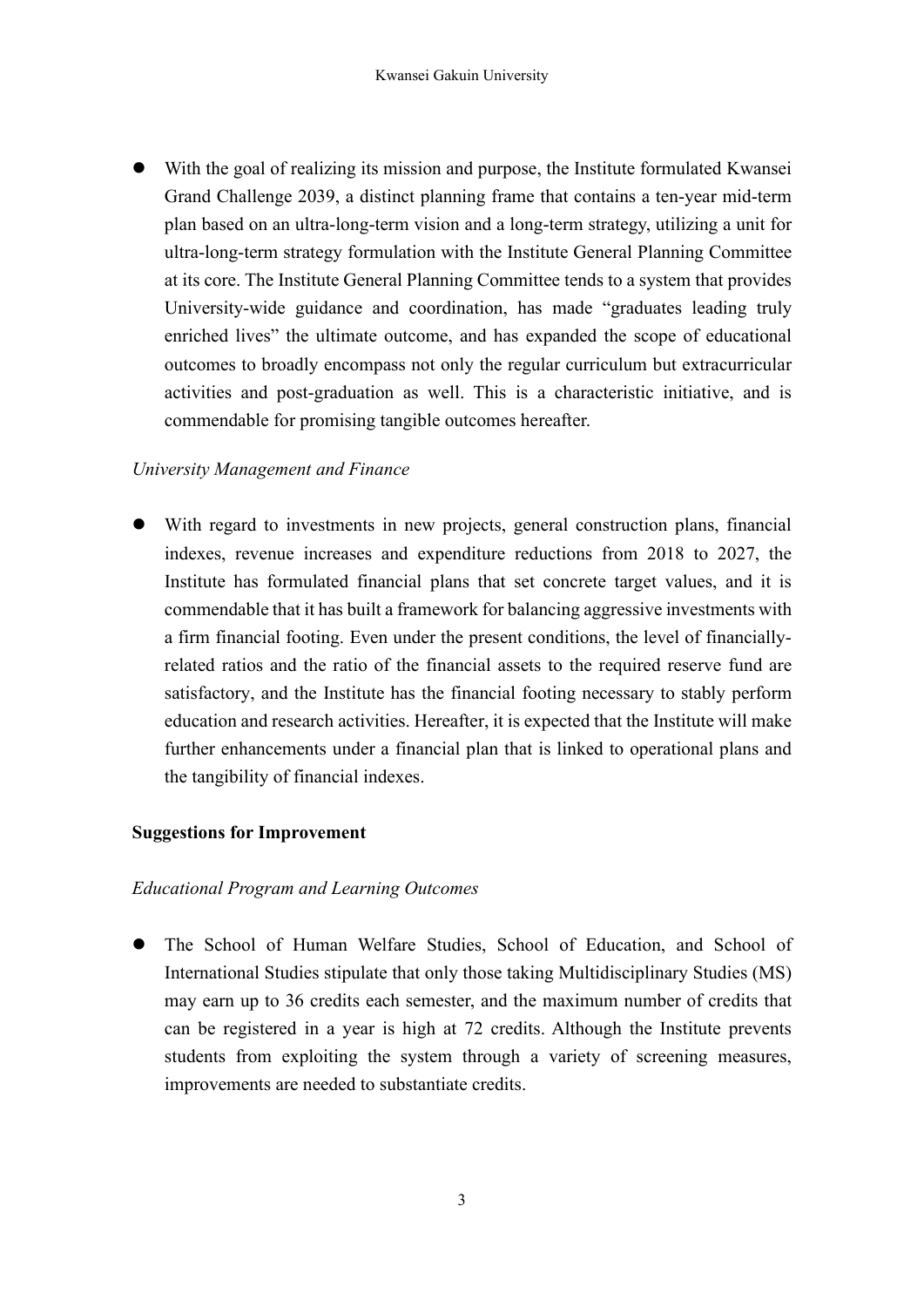In the Graduate School of Language, Communication, and Culture (Master's Program), improvements are needed as the screening criteria for theses and research papers are the same.

### *Student Enrollment*

 With respect to the ratios of student enrollment to the student enrollment cap, in the Master's Programs, the Graduate School of Law and Politics is low at 0.29, the School of Economics is low at 0.22, the Graduate School of Business Administration is low at 0.27, and the Graduate School of Policy Studies is low at 0.18. Likewise, in the Doctoral Program, the Graduate School of Policy Studies is low at 0.27, and in the professional degree program, the Accounting School at the Institute of Business and Accounting is low at 0.49. Therefore, improvements are needed so that student quotas are thoroughly implemented in graduate schools.

## **Recommendations**

### *Educational Program and Learning Outcomes*

- In the Master's and Doctoral Programs of the School of Economics, the degree award policies do not indicate the learning outcomes appropriate to said degrees, such as the knowledge, skills, and abilities that should be acquired. Moreover, in the Master's and Doctoral Programs of the Graduate Department of Culture and History at the Graduate School of Humanities, the Institute sets the same degree award policy despite offering different degrees for the Master of Arts in Aesthetics, the Master of Arts in Arts, the Doctor of Philosophy in Aesthetics, and the Doctor of Philosophy in Arts. Therefore, we would like to see improvements made.
- In the Doctoral Program of the Graduate School of Human Welfare Studies, the curriculum design and implementation policy does not indicate the basic approach to curriculum design. Moreover, we would like to see the Institute correct its course as it sets the same curriculum design and implementation policy despite offering different degrees for the Master's and Doctoral Programs of the Graduate School of Sociology.
- In the Master's Program of the Graduate School of Humanities, the Institute has not